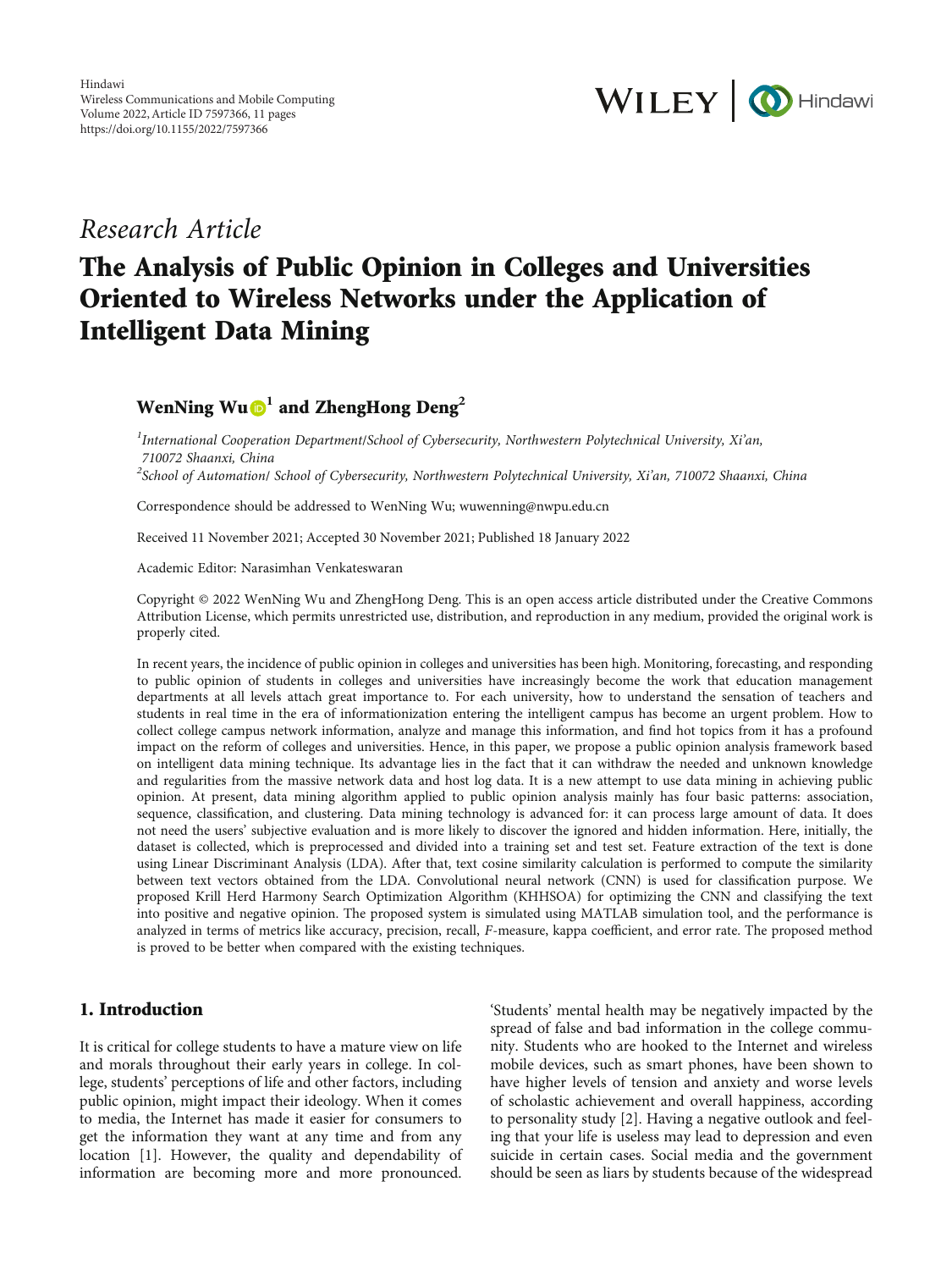dissemination of misinformation. Students' suspicion of the government will lead to a lack of harmony when they join the workforce after graduation. There is considerable evidence that students who thrive in a pleasant atmosphere are more likely to do great things in college, and this is based on a student's mental state. A college's role in preventing students from being negatively affected by the explosion of information is to focus on providing support and guidance to those students who are struggling, to take responsibility for helping them correct their outlook on life and their values, and to inspire students to fight for the advancement of humanity as a whole [\[3](#page-10-0)]. Students, on the other hand, are often reluctant to seek help because they do not want to be seen as "sick." This necessitates that universities take a more active role in guiding pupils. If students try to conceal their issues, it will be difficult for universities to recognise who needs to be aided when they face thousands of students. The convolutional neural network (CNN) is a deep learning (DL) technology that may be used to predict the mood of children. DL tools can quickly and accurately predict students' state of mind if they have enough training data to do so [\[4](#page-10-0)]. Colleges may tailor their counseling to students' individual characteristics if they are able to accurately forecast their mental state. Predicting people's opinions on things by data analysis acquired from the Internet has been extensively utilized; however, it may not be as effective for predicting youths' mental states. The reason for this is because it is difficult to accurately forecast a student's emotional condition:

- (1) Subject focus: this work is focused on the people who make judgments, but not the judgments they have made
- (2) Multiaspect: to improve the accuracy of the analysis, the predictor should acquire a variety of facts, but students should not post it online
- (3) Low consistency on aspects: because various pupils have varied interests, it is unwise to establish a public criteria of a certain solution. A single sample should encompass most areas of a student's everyday life, and the data from multiple samples should be consistent in substance to fulfill these criteria. The improved CNN technique is the data mining technology used as a forecaster. A predictor's generalization performance, or prediction accuracy on new samples, is one of the most essential criteria. Samples are too small in size to fit the sample area. Lack of samples may lead to overfitting in CNN training. On new samples, an overfitted CNN performs poorly. So a new approach is required. This study will provide a method for improving the testing process using the Krill Herd Harmony Search Optimization Algorithm. Section 2 reviews the related work. Section 3 introduces the problem statement. Section [4](#page-3-0) describes the process of using optimization to improve the CNN performance over opinion mining. Section 5 describes the details of the experiment and shows the results. Section 6 concludes the paper.

#### 2. Literature Survey

In reference [\[1\]](#page-9-0), the COVID-19 job promotion policy for college graduates is the study object, and the PMC index model is used to filter the policy texts, resulting in two ideal policy texts, and Weibo comments are used to develop the evaluation model of policy measure support degree. The findings reveal that the public's level of support for COVID-19's job promotion programs for college graduates needs to increase. With regard to position and transfer measures, public opinion seems to be neutral, while it is clearly displeased with subsidy and channel initiatives [\[2](#page-10-0)]. Analyze the effect of online public opinion on the image and reputation development of colleges or universities using simple statistical methods without taking into account other factors, such as the hotness characteristics of online public opinions and semantic information. The purpose of this research is to enhance the analysis performance of online public views in colleges and universities utilizing short-term trend prediction findings based on the Public Opinion Hotness Index and time series-based trend analysis [\[3\]](#page-10-0). In the 2019 coronavirus illness thoughts and feelings of Koreans and Japanese (COVID-19), it looked at the frequency of certain terms in tweets on COVID-19, as well as changes in the interests of Korean and Japanese users [\[4\]](#page-10-0). There are five primary areas of school affair information that will be analyzed in this study: student, teaching, research, school affairs, and financial affairs. Data exploration will be used to examine this information [\[5\]](#page-10-0). A study on fuzzy sets in public opinion analysis from the viewpoint of big data explores the diverse functions of fuzzy sets in network public opinion analysis from four aspects: broad fuzzy collection of fuzzy terms, fuzzy reasoning, fuzzy granularity, and fuzziness as a whole [\[6](#page-10-0)]. Tweets from three prominent coronavirus-related hashtags (#COVID19, #Coronavirus, and #SARSCoV2) are used to examine public opinion and attitudes concerning the COVID-19 outbreak [\[7\]](#page-10-0). Here, an investigation of the year-to-year patterns of relevant articles from the Web of Science (WoS) database is the goal of this study. Several institutions from China, the United States, Spain, and South Korea have made a significant contribution, according to the results. Interdisciplinary cooperation is possible because of research's ability to create a bibliographic linking network of publications [[8\]](#page-10-0). A large amount of Twitter text relating to certain items and services is evaluated, and the general opinions of the users of those objects are summarised to assist producers and servers in their tasks [[9\]](#page-10-0). The features of the various stages of research investigations are outlined. These summaries provide researchers excellent tools for opinion mining and evaluation criteria. Questionnaires have been extensively utilized to gather data in various circumstances when it is required to develop a person's whole personality profile [\[10\]](#page-10-0), combining opinion mining and sentiment analysis to create a teacher performance assessment tool. Based on the positive and negative comments from students in either English or Filipino, the research may be able to determine the strengths and shortcomings of faculty members. Sentiment score and numerical response rating for teachers' evaluations are provided by a suggested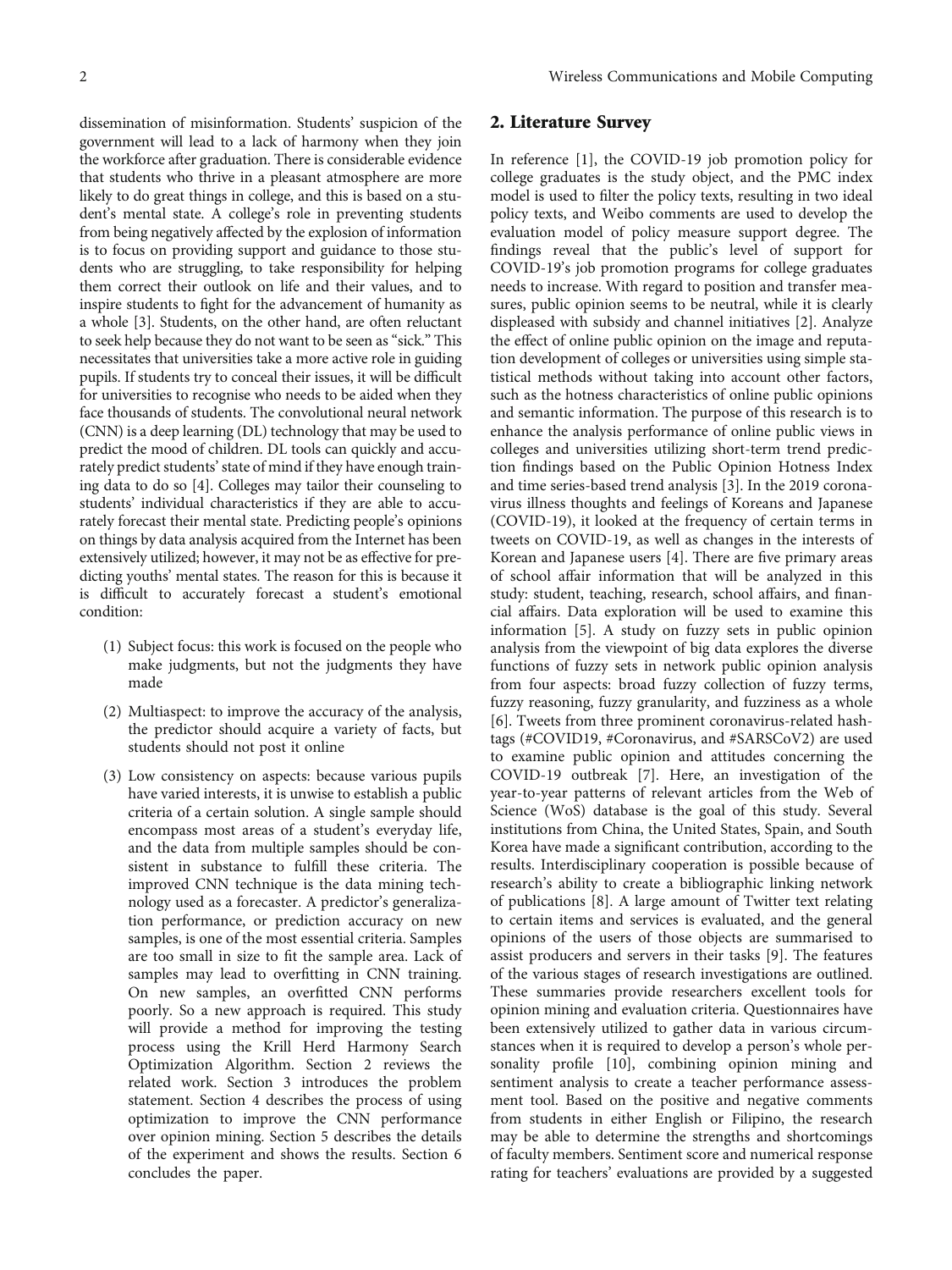system that analyzes qualitative and quantitative data. Additionally, it will show the proportion of good and negative comments given by the pupils [[11](#page-10-0)] and examines student responses from both course surveys and Internet sources for sentiment polarity, the emotions conveyed, and satisfaction or disapproval levels. The system's dependability may be shown by comparing its findings to those of direct assessments [\[12\]](#page-10-0), provides a mechanism for computing students' emotion polarity from their remarks, and introduces readers to OM. A toy example is provided to demonstrate how the idea works in reality once the logic and mathematical formalization have been explained [[13\]](#page-10-0). Here, for the categorization of educational views in an Intelligent Learning Environment (ILE-Java), this paper compares sentiment analysis classifiers based on machine learning, deep learning, and an evolutionary method dubbed EvoMSA. Students' feelings towards professors, examinations, homework, and academic projects, among other things, are reflected in two corpora of phrases in the programming languages area. sentiTEXT and eduSERE both have polarity labels (positive and negative), but the eduSERE corpus contains positive and negative learning-centered emotions (engaged, enthusiastic, bored, and annoyed) [[14](#page-10-0)]. Student feedback datasets often include context patterns that may be predicted using an effective fusion-based neural network (EF-NN) classifier. A support vector machine and a convolutional neural network are combined in our new EF-NN model. According to attribute factors such as the interaction between students, examinations, and notes offered, a student feedback dataset is retrieved [[15](#page-10-0)]. To make collecting feedback from students easier and more efficient, a student opinion mining system has been developed. This app's importance lies in the fact that it is less priced and offers a more private means of gathering student feedback. Python, Scikit-Learn, Textblob, Pandas, and SQLite are among the most important technologies used in the creation of this application. Django has a built-in server that enables the app to execute locally instead of across the network [[16\]](#page-10-0). Using the concepts of ensemble learning and deep learning, we develop an effective sentiment classification technique for MOOC evaluations with strong predictive performance. Many research topics on sentiment analysis of educational data are addressed in this paper. Conventional supervised learning, ensemble learning, and deep neural networks have all been tested for their predictive abilities. For sentiment analysis on MOOC assessments, the efficacy of text representation systems and word-embedding techniques has also been examined [[17](#page-10-0)]. The idea was to create a system that could automatically classify students' input. Higher education institutions benefit greatly from this method since it conserves resources such as time, people, and money. After two years of data collection from university students, they categorized the data into three categories: positive, negative, and neutral. They used 5000 categorized sentences to create the Vietnamese sentiment dataset. Our annotated data is next analyzed using three classifiers: Naive Bayes (NB), Maximum Entropy (ME), and support vector machine (SVM) [\[18](#page-10-0)]. Introduce a free text review mechanism for ABSA in the Serbian language for student opinion polls. The tiniest text granularity—the

level of sentence fragment—was used for sentiment analysis [\[19](#page-10-0)]. The search was guided by a PRISMA framework that looked for papers published between 2015 and 2020 in scientific literature electronic databases. They selected 92 papers out of 612 on the sentiment analysis of students' comments in learning platform settings that were relevant to their research. Even though obstacles have been recognized, this subject is quickly expanding, particularly with relation to the use of DL, which is the most current trend. Many factors need to be addressed in order for research and development in the sector to become more mature. In addition, they emphasized the need of organized datasets, standardized solutions, and enhanced attention to emotional expression and detection [[20](#page-10-0)]. Sentiment analysis based on machine learning is shown here. They used traditional text representation approaches and machine learning classifiers to assess a 700-student review corpus written in Turkish [\[21](#page-10-0)]. The classic TF-IDF approach is enhanced by adding the characteristic word's position weight (span weight) [\[22](#page-10-0)]. Examine sequential deep neural networks' function in multimodal sentiment analysis. For textual, visual, and multimodal SA employing RNN and architectural variations, we give a comprehensive overview of the problems, concerns, and techniques [\[23\]](#page-10-0). Here, by analyzing the subject distribution of postings on the Baidu Post Bar (BPB), they initially crawled data from 10 universities' post bars and used the LDA algorithm to find topics. They defined word weight by TF-IDF, length, cover, and title. On the other hand, they established the subject heat ranking methodology based on support papers, replies, and time. The themes' meaning was represented by two label words then studied subject distributions [\[24\]](#page-10-0). During the COVID-19 shutdown, a study examines the potential of distant learning to save the academic year for students. It examines the use of several online application tools during the coronavirus infectious disease 2019 (COVID-19) pandemic to evaluate the adoption of distant learning. As the COVID-19 virus ravages major cities throughout the world, distance learning flourishes as a valid alternative to classroom teaching. Distance learning systems employing online resources have been implemented by educational institutions in an effort to save the academic year. It was shown that confidence in official and informal information sources, awareness of remote learning, and willingness to accept distance learning were all factors in this research. When it comes to remote learning, they propose that situational awareness and preparedness are obtained via confidence in information sources connected to distant learning [\[25\]](#page-10-0). New insights into the feedback process may be gained by analyzing PA data using learning analytics. As part of this exploratory project, we will be looking into backward evaluation, which is an underresearched facet of peer assessment. Backward evaluation qualities and the link between rubric characteristics and backward evaluation are examined. Statistical and epistemic network analyses were used to examine a large dataset  $(N = 7,660)$ entries) from an online platform called Peergrade. By acknowledging their mistakes, praising its usefulness, and expressing their confusion about its meaning, students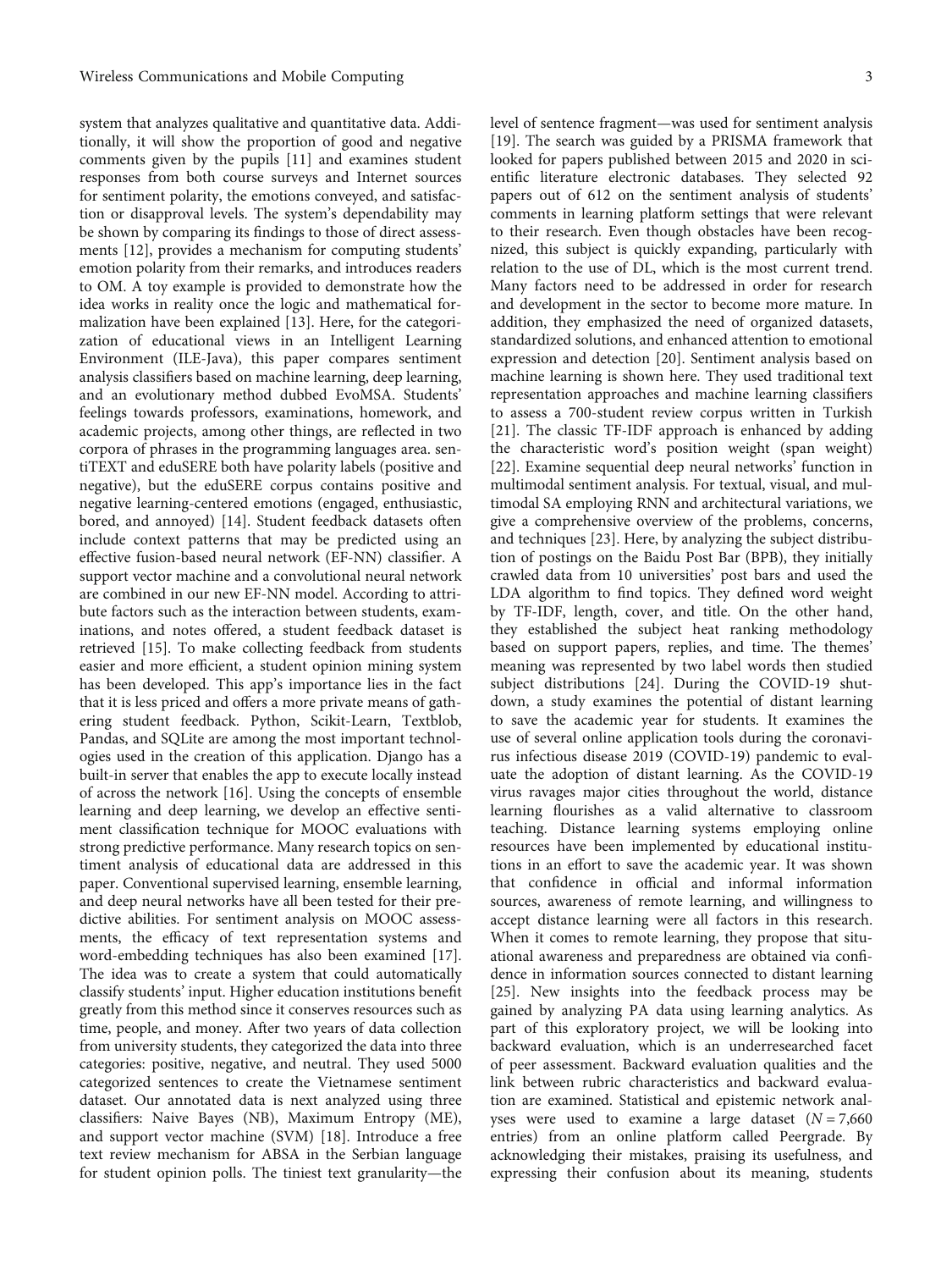<span id="page-3-0"></span>who found feedback useful were more accepting, whereas students who found feedback less useful were more defensive, saying they were unsure of its meaning, critical of its form, and disagreed with the claims.

#### 3. Problem Statement

The Web is an excellent platform for online learning and sharing thoughts, viewpoints, and ideas for organizations or goods because of the abundant bandwidth accessible through wireless. Internet discussions are vital while choosing a business or product. Computational analysis of online evaluations, comments, attitudes, and opinions has become obligatory. It requires some thinking to upgrade and evaluate the user's different viewpoints that are conveniently available on the sites. Opinion mining studies user views of goods, services, and the learning system. This reveals the outlook's optimism or pessimism. The basic purpose of opinion mining is to identify the polarity of feedbacks by deducing object attributes and components. Growth of mobile communication and tiny devices has resulted in an innovative and distinctive teaching style. The deep learning system's learning conditions may be accessed at any time to assist learners enhance their learning abilities. As a consequence, while designing a deep learning system, consider the user's viewpoint. This involves employing self-activating text evaluation to produce views and determining the mood of those views from the perspective of people inspecting or assessing services. It has several restrictions, limited categorization reliability, and no document-level views. This proposed research study addresses all of these issues.

#### 4. Proposed Methodology

Most college and university students utilize social media to communicate their emotions and opinions in their daily life as a group with active thoughts. The massive expansion in the use of social media has resulted in a surge in public opinion. Teachers would benefit from analyzing public opinion from social media in order to gain a better understanding of their students' ideas and be advised for ideological teaching. For an efficient investigation of public opinion, this paper employs an intelligent data mining technique. Figure [1](#page-4-0) depicts a schematic illustration of the proposed methodology.

4.1. Dataset Collection. This paper focuses on obtaining data from the Baidu Post Bar (BPB) college post dataset. Baidu Post Bar is China's largest network community, bringing together people who share the same interest. The majority of college students enjoy posting their thoughts on their college or university's message boards. Baidu, the Chinese online service firm, hosts the most popular Chinese communication platform. On December 3, 2003, Baidu Tieba was launched as a subsidiary of Google. An online community that mainly relies on Baidu's search engine has been created. Users may use the "bar" search function to find a forum on a certain subject, and if no such forum exists, one will be

established. By 2015, Baidu Tieba had over 300 million monthly active users and 1.5 billion registered users. Baidu Tieba has 23,254,173 communities as of June 6, 2021. According to the "Ministry of Education Sunshine Entrance Open Platform," China had 2,631 colleges and universities as of May 31, 2017. The majority of colleges have a post bar that students attend. The post bar's dataset is quite vast. In the Zhengzhou University Bar, for example, there are around 800,000 themes and twenty million posts. It is hard to access post data from all two thousand universities because of our restricted computer capacity. As a result, we only chose the top 10 institutions having the most members on BPB, as shown in Table [1](#page-4-0).

Using a crawler, we can locate the post bar websites of the universities listed in Table [1](#page-4-0). We crawled the data from every post bar website we could find. The title, content, post time, poster, number of replies, and reply time are all included in each post. For these colleges, the total number of positions is around 90,000.

4.2. Preprocessing of Data. Data preparation is the most basic and important step in data mining. Because there is no single data source for the original data and the format is not standard, noise data, as well as the presence of erroneous data, will have a significant impact on the classification result. Invalid and inaccurate data are constantly encountered during the crawling process; as a result, these data are rarely used in the analysis process or create significant problems in the results, and they must be preprocessed. Repeatedly gathered data, repeated expressive words, shorter sentences, nonsensical sentences, or ambiguous sentences are mostly deleted during data preprocessing.

Filtering noisy information and deleting stop words for public opinion data characteristics are the two processes of data preprocessing.

4.2.1. Filtering Noise Information. There is relatively little information in BPB that is overly complicated, has a high repetition rate, and is actually practical, due to the grassroots, autonomy, and repeated nature of text material. As a result, how to filter out the worthless data in BPB will be critical in future research. The main objective of filtering the noise information is to exclude filtering out some information that may be useless for the research by mining the original data and picking the appropriate processing procedure according to their own unique format. The noise filtering of data is usually classified into two groups for the preprocessing procedures of public opinion material. Its purpose is to filter the text content of the public opinion as well as some other information outside of the public opinion content, such as the BPB user.

4.2.2. Removing Stop Words. Stop words are words that have no differentiation or ability to describe (such as "bar," "and," and "have"). These words have no practical value for text processing by definition. These words are largely virtual words that exist with identical probability in various sorts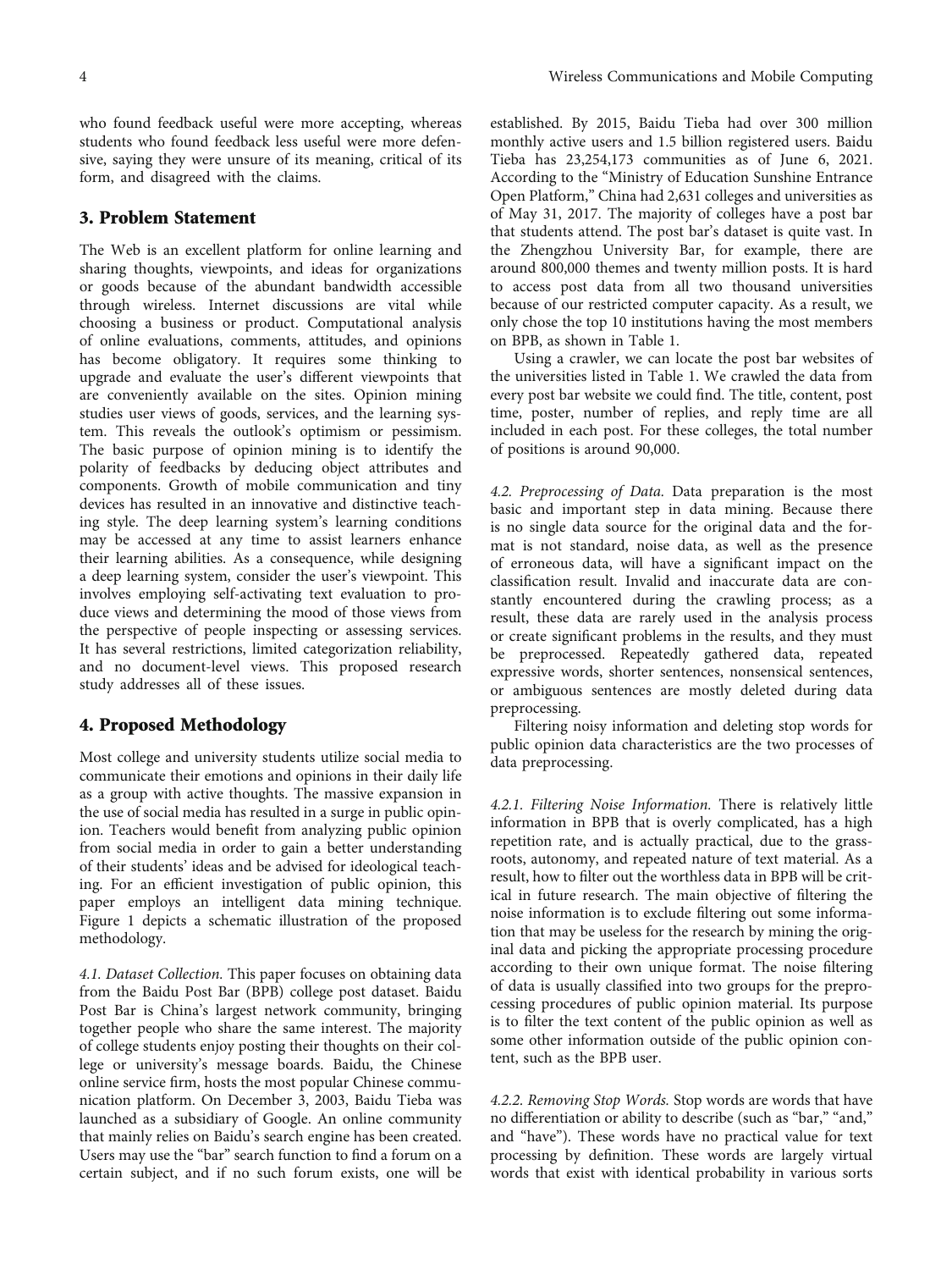<span id="page-4-0"></span>

FIGURE 1: Schematic representation of the proposed method.

|  | Тавье 1: Dataset description. |
|--|-------------------------------|
|  |                               |

| Colleges & universities       | Members' number |
|-------------------------------|-----------------|
| Sichuan conservatory of music | 137820          |
| Zhengzhou University          | 90587           |
| Sias International University | 78549           |
| Southwest Jiaotong University | 60883           |
| Henan University              | 60590           |
| Sichuan University            | 53418           |
| Wuhan University              | 51321           |
| Henan University              | 45262           |
| Xiamen University             | 45094           |
| Central South University      | 44563           |

of texts, and they also increase the dimension of the text feature vector; thus, they must be deleted.

The training set and test set are created first when the experimental data is obtained. The training set is mostly utilized in machine learning, and it generates characteristic data and multituples, as well as constructing the bag of words for emotion analysis.

4.3. Text Feature Extraction Using Linear Discriminant Analysis (LDA). The feature extraction model in this paper is the Linear Discriminant Analysis (LDA) model. As stated in Equations (1) and (2), the LDA model characterizes public opinion as a sequence of semantically connected terms and their distributions on the opinion:

$$
Q = \{(X_i, p(X_i \mid q, \alpha)) | 0 < i < M\},\tag{1}
$$

$$
p(X_i | q, \alpha) \sim \text{multinomial}(\alpha),\tag{2}
$$

where *Q* is an opinion;  $X_i$  is the *i*<sup>th</sup> word in the vocabulary; *M* is the size of the vocabulary; and  $p(X_i | q, \alpha)$  is the probability of the *i*<sup>th</sup> word in opinion *Q*. The larger the *p*( $\hat{X}_i | q$ ,  $\alpha$ ) is the more relevant *X*, and *q* are The word distribution *α*) is, the more relevant  $X_i$  and *q* are. The word distribution is multinomial with the parameter *α*.

The LDA model-defined document is a sequence of opinions and their distributions in the document, shown as Equations (3) and (4):

$$
s = \left\{ \left( q_j, p \left( q_j \mid s \right) \right) \middle| 0 < j < N \right\},\tag{3}
$$

$$
q_j \sim \text{multinomial}(\theta),\tag{4}
$$

where *s* is the document;  $q_i$  is the  $j^{\text{th}}$  opinion in the opinion space; *N* is the opinion number; and  $p(q_i | s)$  is the probability of the *j*<sup>th</sup> opinion in a document s. The larger the  $p(q_j | s)$  is, the more relevant the enjoying is and document the enjoy the more relevant the opinion *j* and document *s* are. The opinion distribution is also a multinomial distribution with a Dirichlet random variable, as shown in the following equation:

$$
\theta \sim \text{Dir}(\delta). \tag{5}
$$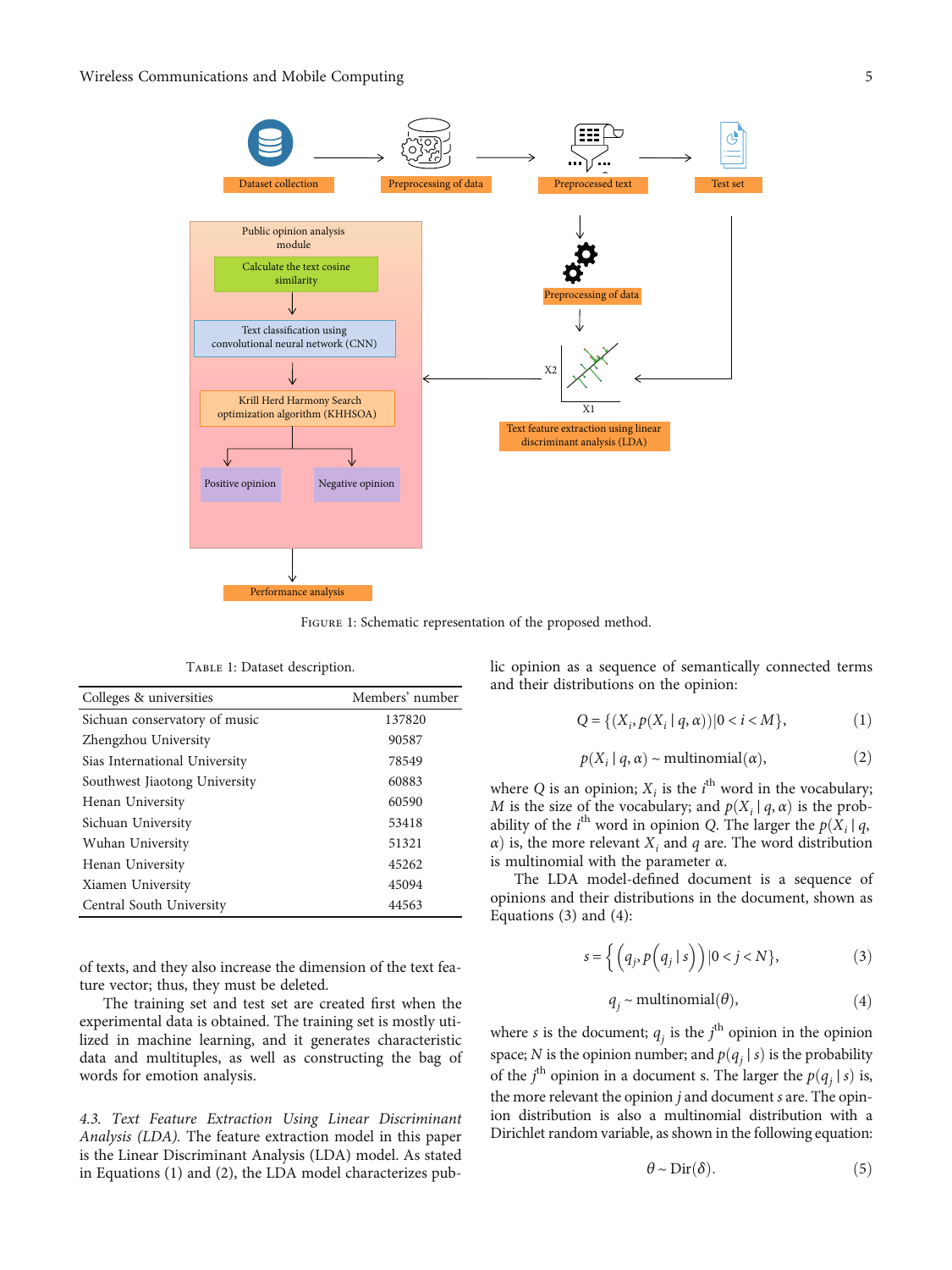Figure 2: Illustration of a convolutional neural network (CNN) architecture for text classification.

Given the parameters *a* and *b*, the opinion distribution for the  $j^{\text{th}}$  document is  $\theta_j$ :

$$
\theta_j = (\theta_{j1}, \theta_{j2}, \cdots, \theta_{jN}).
$$
\n(6)

The word distribution for  $j^{\text{th}}$  topic is  $\delta_i$ :

$$
\delta_i = (\delta_{i1}, \delta_{i2}, \cdots, \delta_{iM}).
$$
\n(7)

Gibbs sampling can be used to solve the parameters *θ* and *δ*:

$$
\begin{cases}\n\theta_{jn} = \frac{\text{count}_{j}^{n} + \sigma_{n}}{\sum_{n=1}^{N} \text{count}_{j}^{n} + \sigma_{n}}, \\
\delta_{mn} = \frac{\text{count}_{m}^{n} + \gamma_{n}}{\sum_{m=1}^{M} \text{count}_{m}^{n} + \gamma_{n}},\n\end{cases}
$$
\n(8)

where count<sup>*n*</sup> is the number of words that are included in the opinion n of the  $j^{\text{th}}$  document and count<sup>n</sup><sub>m</sub> is the number of times that word *n* occurs in opinion *m*.

Before the inference parameters are determined, we should set the topic number *M*.

This paper uses perplexity to estimate *M*:

Perplexity = exp 
$$
\left( \frac{\sum_{j=1}^{S} \log(p(s_j))}{\sum_{j=1}^{S} L_j} \right)
$$
, (9)

where *S* is the document number,  $L_j$  is the length of the  $j^{\text{th}}$ document, and  $p(s_j)$  is the probability of generating the *j*<sup>th</sup><br>document. The emaller the perplayity is the hetter the document. The smaller the perplexity is, the better the results are.

The super parameters *a* and *b* can be defined by the opinion number and vocabulary size as Equations (10) and (11):

$$
\gamma = \frac{50}{R},\tag{10}
$$

$$
\delta = \frac{200}{S}.\tag{11}
$$

4.4. Text Cosine Similarity Calculation. In general, the keywords for the same topic network public opinion are about the same, while the keywords for the different topic network public opinions are not the same. As a result, the similarity of public opinion on the same topic network is higher, while the similarity of public opinion on other topic networks is lower. It can calculate similarity and develop a similarity measure model of public opinion based on this feature. At the same time, high similarity of network public opinion is regarded as the same theme network public opinion, while low similarity is judged as a separate topic network public opinion, according to the principle of cluster analysis. As a result, calculating similarity is critical for network public opinion. In document comprehension tasks, similarity measurement is a significant computing overhead, and cosine similarity is one of the most widely used text similarity methods. We use Equation (12) to calculate log frequency weight of term *t* in opinion *d*.

$$
\nu_{p,b} = \begin{cases} 1 + \log_{10} pf_p, b, & \text{if } pf_p, b > 0, \\ 0, & \text{otherwise.} \end{cases}
$$
 (12)

When two papers are almost identical, cosine similarity returns one, and when the documents are extremely distinct, it returns zero. We must normalize two papers *x* and *y* to one in L2 norm in order to find cosine similarity between them.

$$
\sum_{j=1}^{n} y_j^2 = 1.
$$
 (13)

By having two normalized vectors x and y, the cosine similarity between them will be simply the dot product of them.

<span id="page-5-0"></span>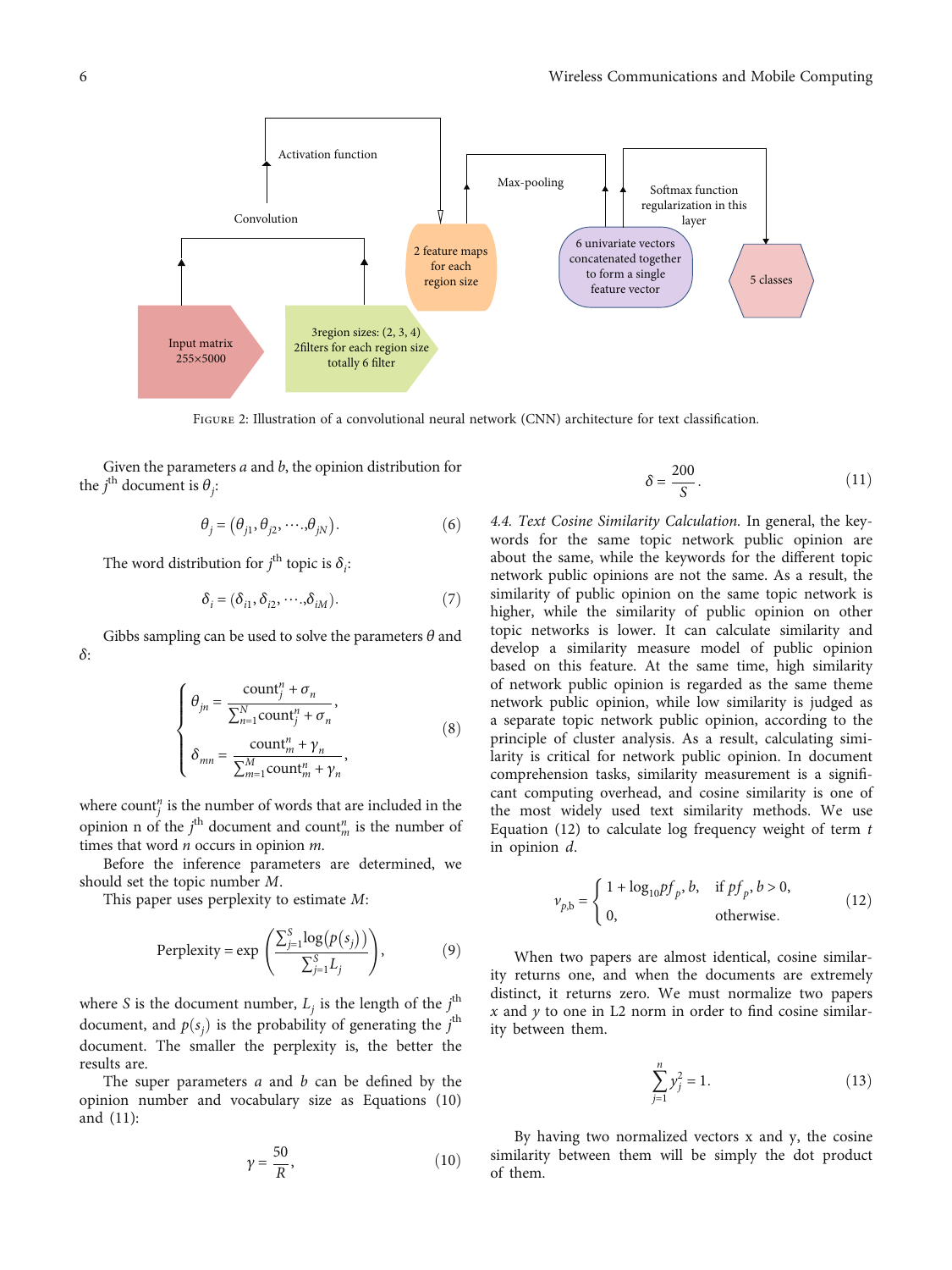<span id="page-6-0"></span>

Figure 3: Flow chart of the KHHSOA.

$$
\cos(x, y) = \frac{\sum_{j=1}^{n} x_j y_j}{\sqrt{\sum_{j=1}^{n} x_j^2} \sqrt{\sum_{j=1}^{n} y_j^2}}.
$$
 (14)

Careful examination of Equation (14) shows that cosine similarity is directly derived from Euclidean distance.

$$
d_{\text{Euclid}}(x, y) = \left[\sum_{j} \left(x_{j} - y_{j}\right)^{2}\right] = \left[2 - 2\sum_{j} x_{j} y_{j}\right].\tag{15}
$$

To find out the cosine similarity between the two planes, the Euclidean distance was calculated by using the above equation (15).



Figure 4: Number of comments vs. error rate (negative opinion).

4.5. Text Classification Using Convolutional Neural Network (CNN). After the pooling operation, a full connection layer is used to classify the results of the convolutional neural network, which is a nonlinear activation function applied to the outcomes of the convolutional operation. The filter, often known as the kernel function, is at the heart of convolutional operations. By sliding from top to bottom and left to right in the original matrix, it completes feature extraction. The width of the kernel function in public opinion mining is typically equal to the width of the original matrix, and the kernel function only slides in the upper and lower directions, ensuring the word's integrity as the smallest granularity in the opinion.

The usual convolutional layer, pooling layer, and fully connected layer are incorporated in our proposed CNN model, as shown in Figure [2.](#page-5-0)

On 255 words, we utilized a one-layer CNN with a word vector of dimension 111,728.

- (1) Input matrix: because 255 is the maximum number of stems included in each document in the corpus after the preprocessing stage, we fixed the input in 255 words. The word vectors have a dimension of 111,728, which corresponds to the total number of documents in the corpus. We now have an input matrix of the shape  $s \times d$  or  $255 \times 111,728$  with *s* denoting the number of words and *d* denoting the dimension of the word vector
- (2) Filters: one of CNN's desired qualities is that it maintains orientation, which is beneficial to us because texts have a one-dimensional structure in which the order of words is important. To match the word vectors, one dimension of the filter was fixed for all filters, while the region size "*h*" was adjusted from one filter to the next. The number of rows in the input matrix that represent words is referred to as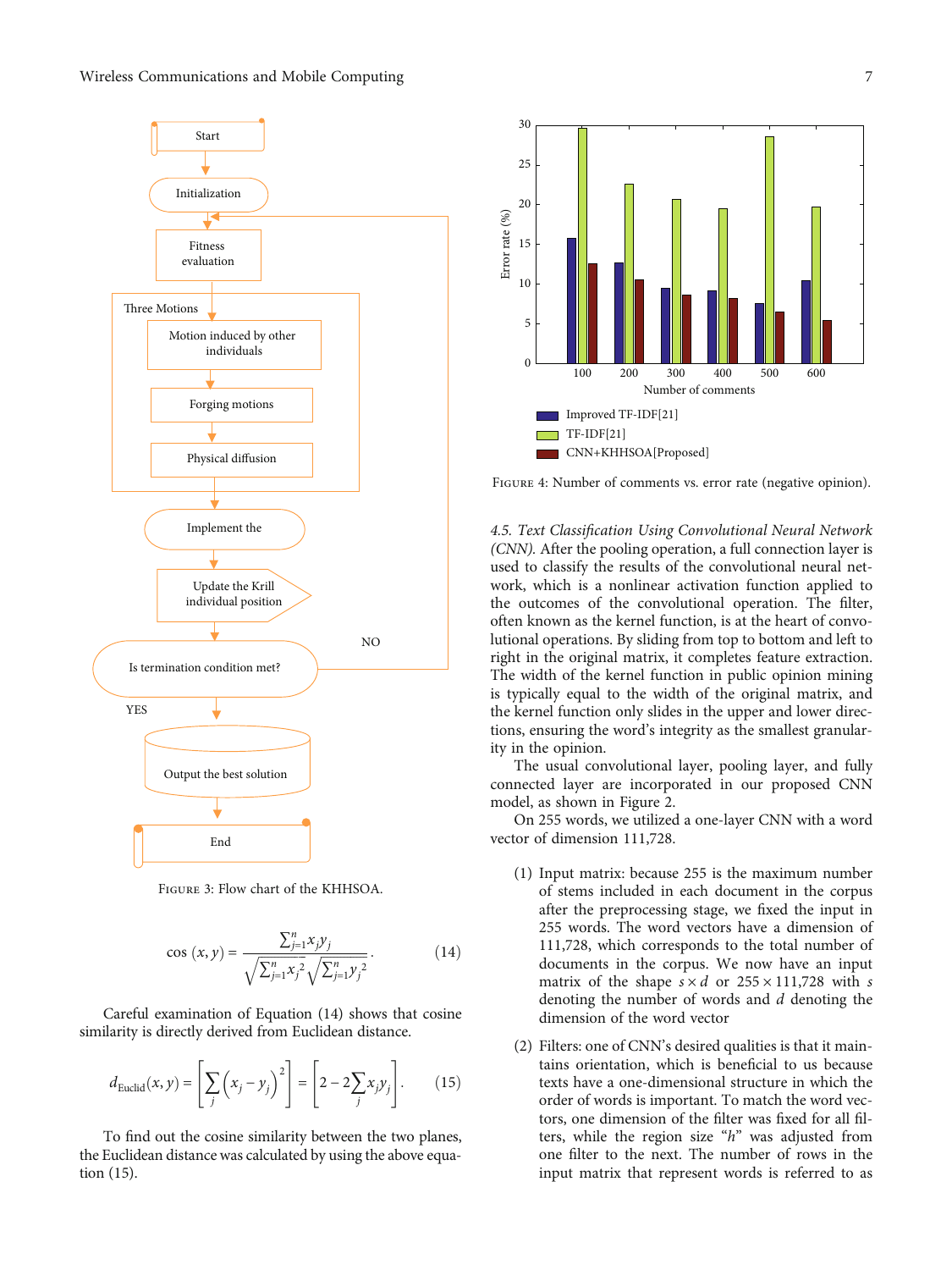<span id="page-7-0"></span>

FIGURE 5: Number of comments vs. error rate (negative opinion).



Figure 6: Dataset vs. accuracy.

region size. The illustrations of the filters in Figure [2](#page-5-0) are not the outcomes of filtering the input matrix. We choose to use three different area sizes here, with each recovering two, three, or four words (stems) at a time. Furthermore, two filters were chosen for each region. In general, there are six filters

- (3) Feature maps: in this section, we will go over how the CNN performs convolutions and filtering. We have loaded the input matrix with some pretreatment findings, and we have filtered the filter matrix with certain numbers to make the explanation clearer
- (4) Max-pooling: the dimensionality of *c* is dependent on both *s* and *h*; i.e., it will change as a result of filters



Figure 7: Dataset vs. *<sup>F</sup>*-measure.





with different region sizes. We utilized the maxpooling function to solve this problem, extracting the largest number from each c vector

(5) Softmax: the resulting vector has a fixed length of 6 entries after max-pooling (number of filters). To execute the classification task, this resulting vector can be input into a fully connected (softmax) layer

4.6. Krill Herd Harmony Search Optimization Algorithm (KHHSOA). The Harmony Search (HS) algorithm is a population-based stochastic search technique, similar to the Krill Herd (KH) algorithm. The algorithm keeps track of a set of solutions, each of which indicates a potential solution to the problem. Therefore, for the data classification problem, we suggest the Krill Herd Harmony Search Optimization Algorithm (KHHSOA), which is a mix of the Krill Herd algorithm and the harmony search algorithm.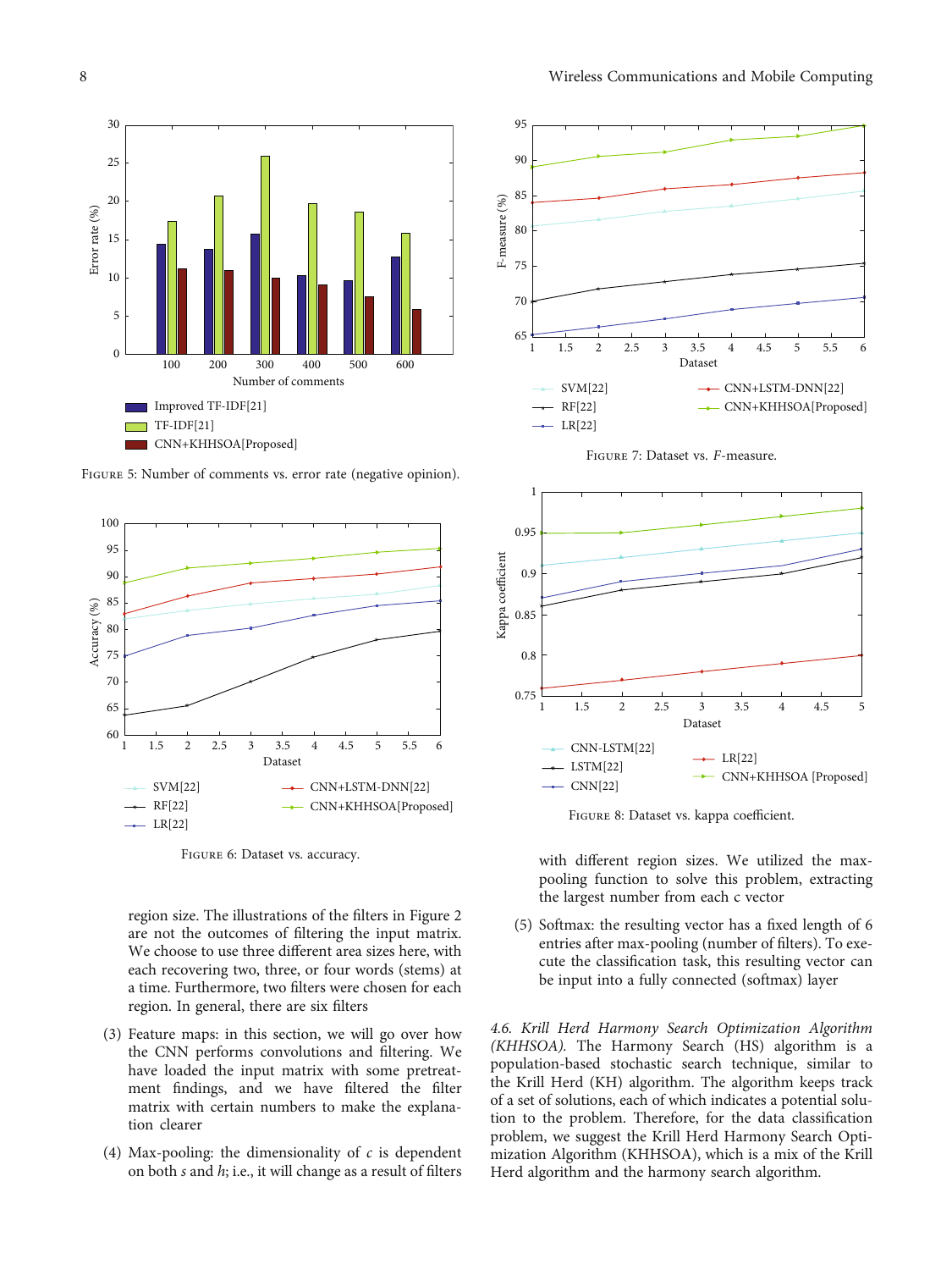<span id="page-8-0"></span>

Figure 9: Dataset vs. precision.

The KHHSOA periodically creates a population of size *S* ∗ *n*. In the event of the Krill Herd (KH) algorithm, such individuals are viewed as a herd, while in the event of the Harmony Search (HS) method, they are considered as harmonies. KH actions feed krill members into Krill Herd Memory (KHM) to construct memory of size *S* ∗ *n*. The krill members are then classified according to their fitness value and given into Harmony Search in order to improve KHHSOA by developing a new solution and introducing it to the population if it is superior to the worst solution in KHM. As a result, KHHSOA may use superior personnel in every iteration to find the best answer and keep improving it. Furthermore, krills with low performance continue to use the HS regulation to prevent early integration. Figure [3](#page-6-0) depicts the architecture of the KHHSOA.

#### 5. Result and Discussion

This section illustrates the outcome of opinion analysis. The method was performed using the resource for emotional analyses—the natural language—which distinguishes positive and negative opinions. The proposed model achieves good dataset performance, which evaluates the efficiency of the pretrained model. To calculate the experimental effects, (a) precision, (b) recall, (c)  $F1$ -score, (d) accuracy, and (e) kappa coefficient are used to evaluate the output.

Such performance measures were taken to determine the opinion classification outcomes. While focused on essential results, the proposals were correlated with other algorithms and methods of classification. Because of the greater effectiveness of this optimized CNN, the highest result can be obtained by utilizing the proposed optimized classifier to identify positive and negative opinions than all other current approaches and forecast the term output. The findings suggest that the new approach has increased its efficiency. For 96.5% recall, a cumulative precision of 91% was calculated along with the 99.8% kappa score. The *F*-measure will then increase from 95%.

Nouns and adjectives express the sentence's emotions. The proposed approach lends greater weight to nouns and adjectives in phrases, making the retrieved distinctive terms more suitable for further opinion analysis (Figures [4](#page-6-0) and [5](#page-7-0)). Also, the quantity of comments on the test set increases the emotional two-level marked precision. Because each word completion indicated the opinion level, the recommended approach has a low error rate over opinion analysis. To prove the efficiency of the suggested classifier, it can be compared with the existing mechanisms [\[21, 22](#page-10-0)] over some performance metrics.

5.1. Accuracy. Accuracy determines the errors ordered; compute the arithmetical field of the composition. Low precision causes a difference between a calculation and a "real" value. The exceptional data samples are tested several times by the same algorithm, and a correct test is performed on the machine or system. The precision of the final information is the proportion of the actual data.

$$
Accuracy = \frac{TruePositive + TrueNegative}{TruePositive + FalseNegative + FalsePositive + TrueNegative + TrueNegative}
$$
\n(16)

5.2. Precision. The precision can be calculated by using the following equation:

$$
Precision = \frac{TruePositive}{TruePositive + FalsePositive}.
$$
 (17)

5.3. Recall. The recall can be calculated by using the following equation:

$$
Recall = \frac{TruePositive}{TruePositive + FalseNegative}.
$$
 (18)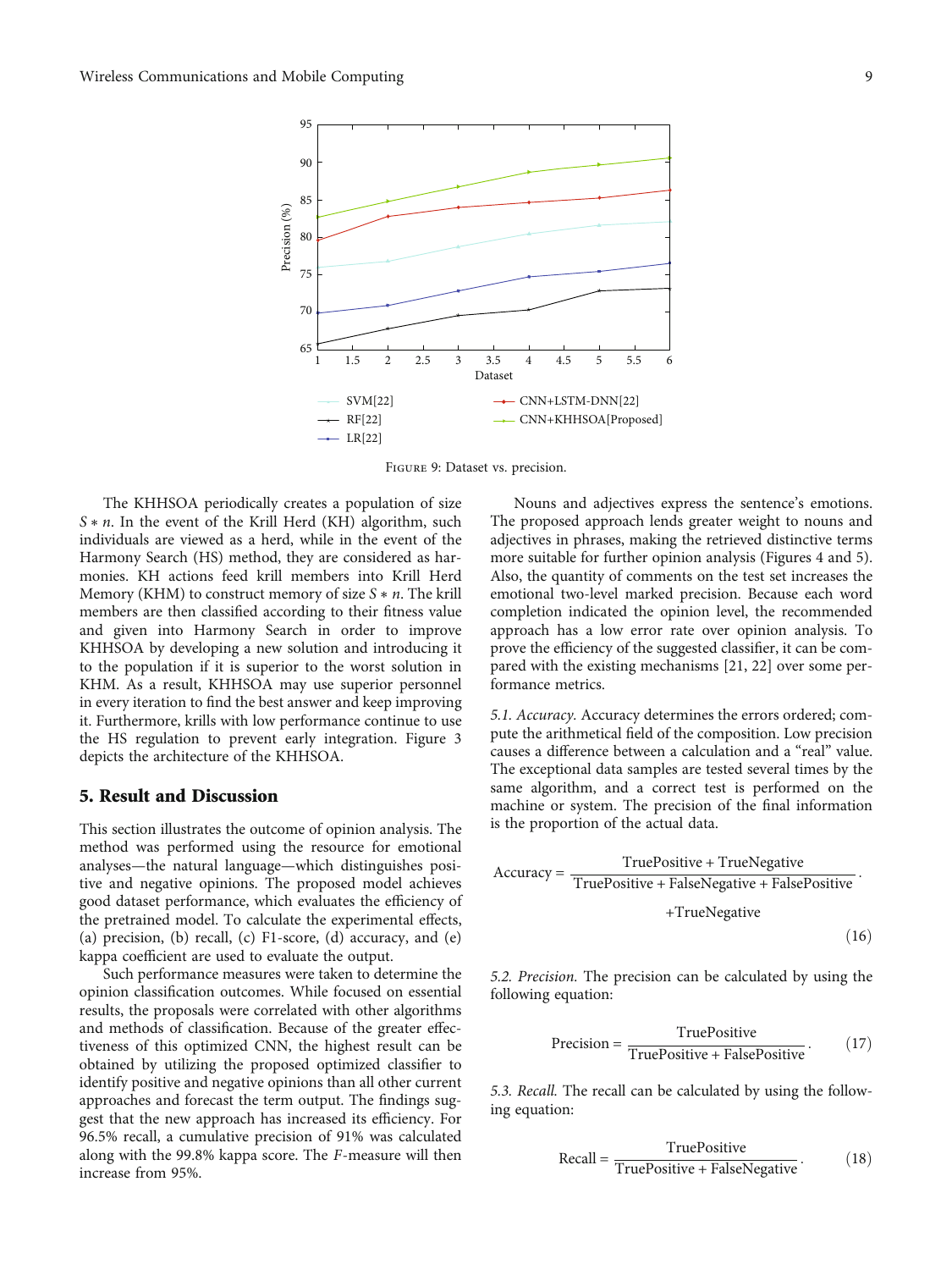<span id="page-9-0"></span>

Figure 10: Dataset vs. recall.

5.4. *F*-Score. The accurate measurement of the method by believing both precision and recall factors is referred to as F1-score

$$
F_1 = \frac{2 * \text{Precision} * \text{Recall}}{\text{Precision} + \text{Recall}}.\tag{19}
$$

5.5. Kappa Statistic. The kappa statistics are an important parameter for assessing the model accuracy. The outcome of the suggested model is contrasted with the output of the arbitrarily assigned process. The kappa number value ranged from 0 to 1. The value near 1 indicates the predicted model effect, while 0 implies null.

$$
K = \frac{[P(a) - P(e)]}{[1 - P(e)]},
$$
  
\n
$$
P(a) = \frac{TP + TN}{N}.
$$
\n(20)

In comparison, CNN+KHHSOA remains first, and it is an emerging technique for evolving sentiment opinion analysis applications. Figure [6](#page-7-0) shows the foremost accuracy of 96%.

Figure [7](#page-7-0) shows the *F*-measure (%) attained by the proposed CNN+KHHSOA-based sentiment analysis method while using the dataset to distinguish opinions from facts. Sentistrength and OpinionFinder are weak in *F*-measure, being approximately 45–48 percent. Among other classifiers, the proposed technique will provide considerable results.

The predictive kappa statistic was approximately 99.8%, which confirms the suggested model is steady and adequate. From the result obtained, it was revealed that the suggested methodology expresses satisfied result when compared to other existing mechanisms (Figure [8](#page-7-0)).

Figure [9](#page-8-0) shows the proposed tumor detection and classification method, showing a maximum precision yield of 91%, which is better than conventional methods.

Figure 10 graph shows the proposed system which shows a higher recall rate (96.5%) when compared with the system already in use. From the result obtained, it should be revealed that the suggested methodology outperforms well than any other existing methodologies.

#### 6. Conclusion

According to the related works, classification of sentiments based on polarity is considered challenging. To overcome this challenge, in this paper, we used CNN+KHHSOA. This method uses big data to assess public opinion. A realistic and quantifiable index system is required to develop a large data multimedia network public opinion evaluation and prediction model. The new index system corrects earlier index system flaws in public opinion topics and evolutionary communication. The performance analysis of the proposed methods is discussed. The sentimental analysis gets resolute. Here, accuracy, error rate, precision, recall, and macro-F1gets were evaluated using CNN+KHHSOA. This gives the perfect results for the suggested dataset for positive and negative opinion detection. This gives the perfect results for image-text caption sentiment analysis applications.

#### Data Availability

The data used to support the findings of this study are available from the corresponding author upon request.

#### Conflicts of Interest

The authors declare no conflicts of interest.

#### References

[1] T. Chen, J. Rong, L. Peng, J. Yang, G. Cong, and J. Fang, "Analysis of social effects on employment promotion policies for college graduates based on data mining for online use review